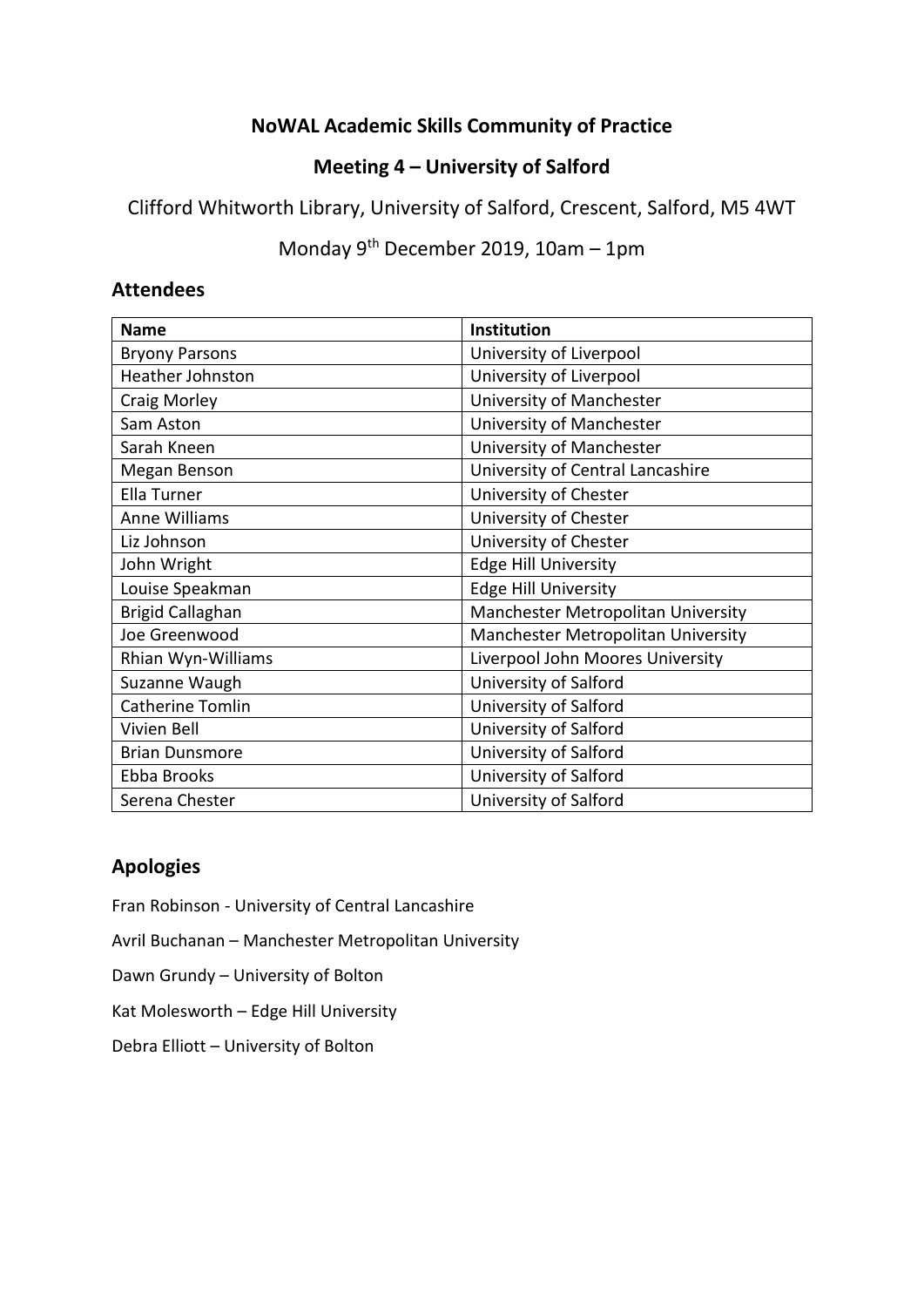# **Agenda**

- 1. Tour of Clifford Whitworth Library (led by Brian Dunsmore, Academic Skills Consultant, and other members of team)
- 2. Informal catch-up and break for tea/coffee/cakes/mince pies (there will be vegan options)
- 3. Overview of academic skills support at the University of Salford (Suzanne Waugh, Academic Skills Consultant)
- 4. Short presentations and group discussions on the theme of using external technologies:
	- a. *Smarthinking trial at Salford* (Catherine Tomlin, Academic Skills Consultant)
	- b. *External referencing software, e.g. Cite This For Me* (Ebba Brooks, Academic Skills Consultant)
	- c. *LinkedIn Learning trial* (Serena Chester, Academic Support Manager)
	- d. *Other technology used in teaching, e.g. Kahoot, Padlet, Slido* (Viv Bell, Academic Skills Consultant)

## **Minutes of Discussion**

#### **SW – Overview of Academic Support**

JG asked what is meant by (academic) resilience and what it covers. VB explained...

JG asked to see examples of UoS downloadable guides. These are available on the Skills for Learning web pages<https://www.salford.ac.uk/skills-for-learning>.

CT mentioned that we do send recorded webinars to attendees using Collaborate. BC asked about recording chat box and names in chat box. BC uses Adobe for webinars and it's not possible to separate chat box and names from recording. CT responded saying that she believes this is possible with Collaborate.

SA asked how many distance learners we have? SC answered with approx. 2000.

#### **CT – Smarthinking Pilot**

JG mentioned the use of an alternative to Smarthinking, Studiosity, at MMU. Currently in an extended pilot phase. Studiosity send emails to University when students level of writing are identified by online tutors as being far below what is expected. Studiosity tutors are paid £10/h unless 'subject specialist' and work on a basis of 30 minutes per assignment.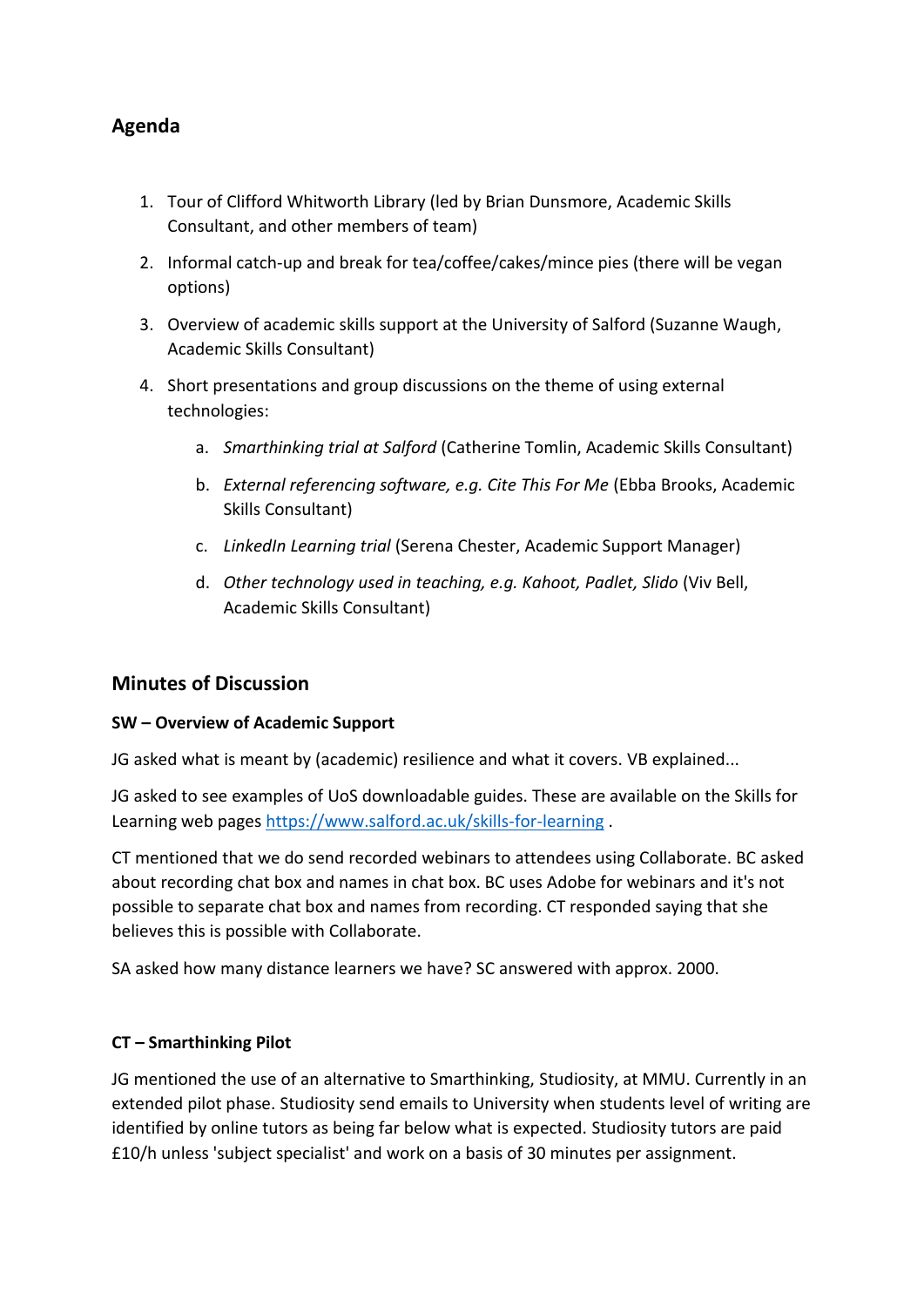CM asked about quality assurance for feedback given to students. CT mentioned that UoS staff can access all feedback given to students via admin page.

JG noted that Studiosity feedback also sometimes pays too much attention to 'easy fixes' (e.g. grammar) rather than main issues.

JG added that Studiosity is less specific in feedback than Smarthinking, identifying errors but not potential corrections – however, does specific feedback present the issue of proofreading? CT explained that Smarthinking feedback provides similar examples for students to use, but does not make the correction for the student.

BP mentioned that Studiosity was trialed last year for Law and that referencing feedback was causing an issue. UoL not going ahead with tool but using the money for an in-house version using PhD students.

BC raised the issue of student expectations / students getting used to quick feedback and how resilience/time management workshops may be contradicted by such online support.

It was also suggested that such packages are just an extension of marketing for consumers in HE.

JG mentioned that Studiosity often encourages student laziness – they often do not submit their best effort and therefore rely heavily on the guidance given by the tool and by the University staff.

SA asked about the storage of student essays – what do Pearson do with the student work? Is there a GDPR issue? BD and CT to follow this up.

#### **EB – Online Referencing Tools**

Other referencing tools mentioned: Cite as you Write, RefMe, MS Word

EB noted that UoS generally say to students that it's okay to use online referencing tools, but they must check referencing themselves.

BC says the MMU don't teach referencing, they signpost students to online guides and EndNote. JW adds that Edge Hill also do not teach referencing.

MB said UCLan subscribe to an online referencing tool but again do not teach referencing.

JG asked about how the group dealt with students who didn't add citations/references as they go. CT said that she warns students about how time consuming it would be if done all at once. EB said to warn about the risks of plagiarism and not remembering which reference was associated with a particular idea.

#### **SC – LinkedIn Learning**

SC noted that library (SC and EB) are leading this project, whereas in most institutions it would be IT due to the nature of the tool. Contains 9000 courses containing 30 mini videos.